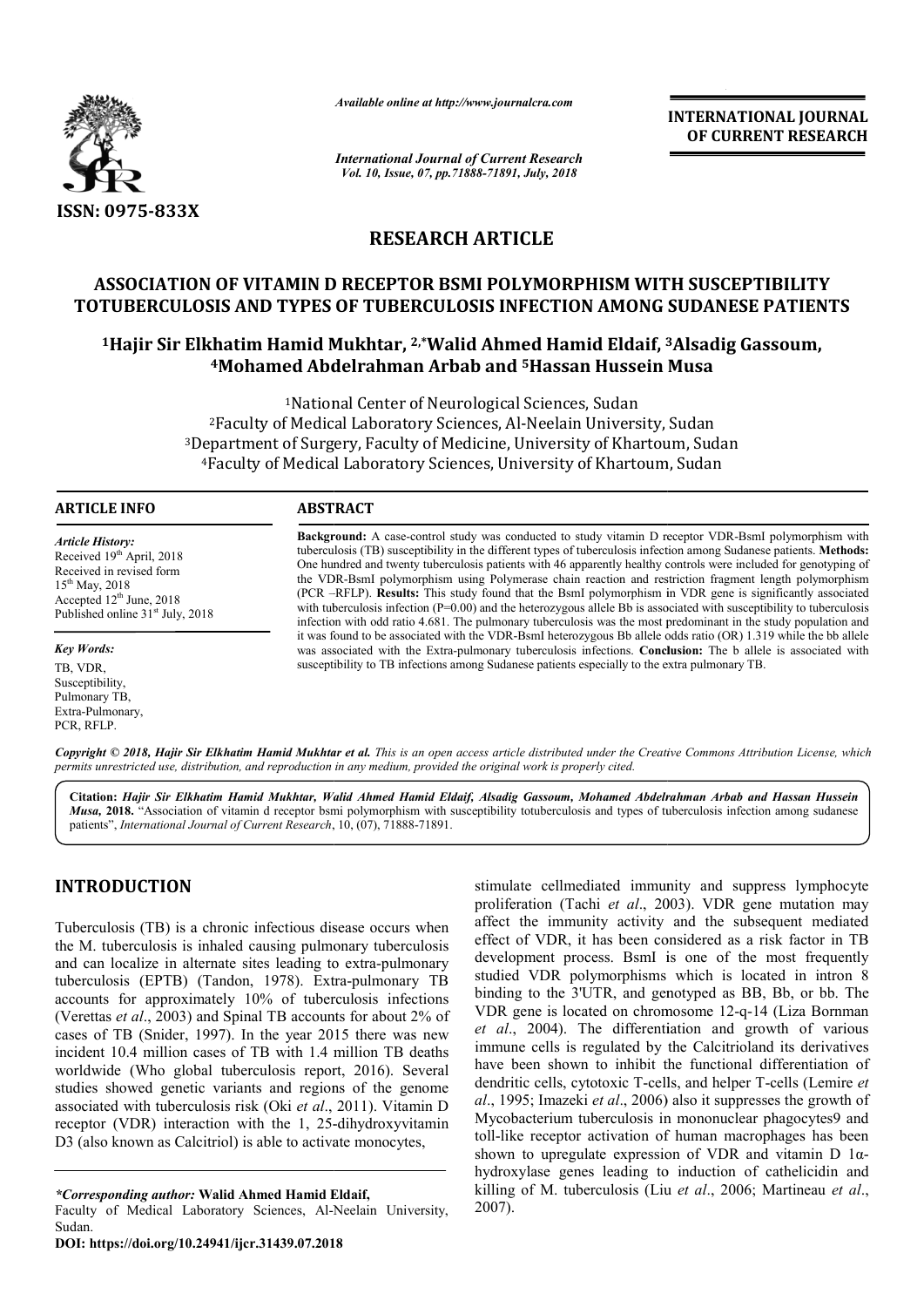### **MATERIALS AND METHODS**

**Participants:** This is a case control study was performed at the National Center for Neurological sciences(NCNS) during 2014-2016, Sudan on 120 Sudanese tuberculosis patients and 46 apparently healthy controls. The patients included were diagnosed with tuberculosis based on sign and symptoms, having evident lesions of TB by radiological and CT-scan and confirmed by positive PCR for *M.tuberculosis* from blood specimens (Mukhtar *et al*., 2013) (Pulmonary and extrapulmonary according to the site of infection). Five mL of venous blood was collected into K3EDTA anticoagulant for DNA extraction for the genotyping. Genotype was performed by PCR – RFLP using the restriction enzyme BsmI.

**Molecular analysis:** The DNA was extracted using saturated salt methods then a reaction mix of 23μlfor the PCR was prepared using 4 μl of 5x PCR buffer (master mix ready to use from Solis BioDyne, ESTONIA), from the primers 0.75µl of each forward and reverse (10 pmol each), 3 µl the DNA, then the volume was completed to 23 µl bydistilled water. For the amplification DNA was denatured for 3 min at 94°C; 35 amplification cycles were performed with an automated thermal cycler (ESCO HEALTHCARE). Each cycle consisted of denaturation at 94°C for 30 sec, annealing of primers at 63°C for 30 sec extension at 72°C for 30 sec and primer final extension at 72°C for 8 min and finally holding temperature 4°C. The product band size for the BsmI is 823bp.

The PCR product of the 823bp band was digested with 1.0 unit of BsmI restriction enzyme (New England Biolabs, England)after digestion 5 μl of the mixture was loaded into 2% (agarose gel) containing ethidium bromide and visualized using gel documentation system UV transilluminator (Syngene). The sizes were determined using 100-bp ladder (SOLIS BIODYNE, ESTONIA). Primers used for the amplification of VDR, BsmI SNP. When the enzyme digests the product to 648 and 175bp then the genotype will be bb homozygous, if No cut so still 823 it is BB homozygous and if there was 823, 648 and 175 it is heterozygous Bb.

**Statistical analysis:** The association analyses were tested by the  $\chi^2$  test. Odds ratios and 95% confidence intervals were calculated from contingency tables. SNP(s) showing significant association ( $p \le 0.05$ ) in the tests. All statistical analyses were performed with SPSS 19.0 software (IBM SPSS Statistics 19).

**Ethical considerations:** Ethical clearance was taken from the Ethical Review Board of National Center for Neurological Sciences and verbal consent was obtained from each patient.

### **RESULTS**

**Demographic information:** A total of 120 patients attended National center for Neurological Sciences (NCNS) and diagnosed with tuberculosis (Pulmonary and extra- pulmonary)





|              |    |                 |            | Case             |              |         |
|--------------|----|-----------------|------------|------------------|--------------|---------|
|              |    | Patients (n:61) |            | Control $(n:46)$ |              |         |
|              |    | Count(61)       | Column N % | Count(46)        | Column $N\%$ | P-value |
| <b>B</b> smI | ΒB | 22              | 36.1%      |                  | 69.6%        | .000    |
|              | bb |                 | 1.6%       |                  | 4.3%         |         |
|              | Bb | 38              | 62.3%      |                  | 26.1%        |         |

**Table 2. Frequency distribution of binary VDR BsmI Genotypes in patients and controls ((NCNS) 2014-2017, n: 120)**

|                |         | Case     |            |         |              |         | Odd Ratio |
|----------------|---------|----------|------------|---------|--------------|---------|-----------|
|                |         | Patients |            | Control |              |         |           |
|                |         | Count    | Column N % | Count   | Column $N\%$ | P-value |           |
| <b>BsmI</b> BB | Present | 22       | 36.1%      | 32      | 69.6%        | .001    | .247      |
|                | Absent  | 39       | 63.9%      | 14      | 30.4%        |         |           |
| BsmI bb        | Present |          | $.6\%$     |         | 4.3%         | .576    | .367      |
|                | Absent  | 60       | 98.4%      | 44      | 95.7%        |         |           |
| <b>BsmI</b> Bb | Present | 38       | 62.3%      | 12      | 26.1%        | .000    | 4.681     |
|                | Absent  | 23       | 37.7%      | 34      | 73.9%        |         |           |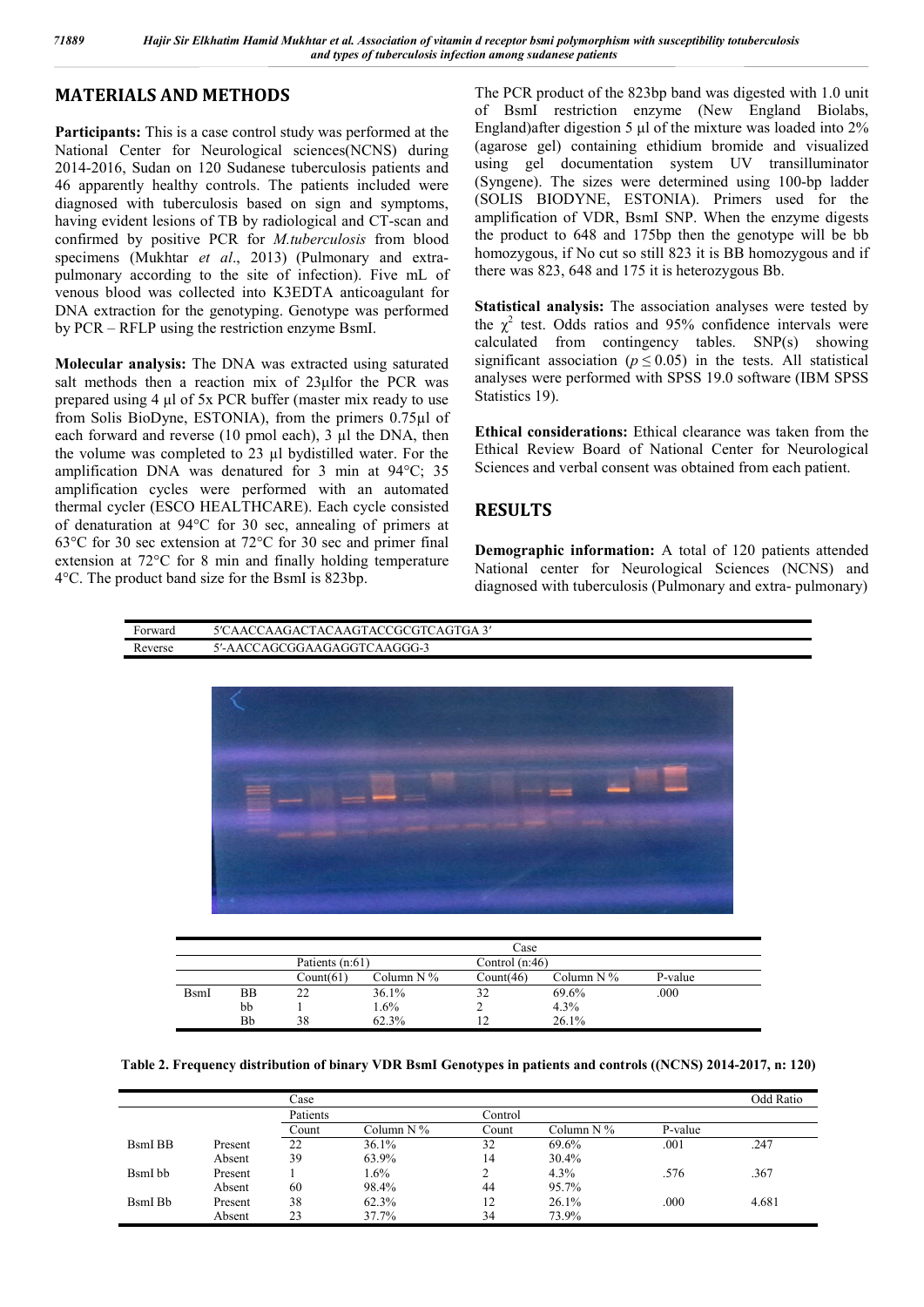|                |         | TB    |                           |       |                    |         | Odd Ratio |
|----------------|---------|-------|---------------------------|-------|--------------------|---------|-----------|
|                |         |       | Pulmonary<br>Tuberculosis |       | Extra pulmonary TB |         |           |
|                |         | Count | Column $N\%$              | Count | Column N %         | P-value |           |
| <b>BsmI</b> BB | Present | 13    | 35.1%                     |       | 37.5%              | 00.1    | .903      |
|                | Absent  | 24    | 64.9%                     |       | 62.5%              |         |           |
| BsmI bb        | Present |       | $0.0\%$                   |       | $4.2\%$            | .393    | .621      |
|                | Absent  | 37    | 100.0%                    | 23    | 95.8%              |         |           |
| <b>BsmI</b> Bb | Present | 24    | 64.9%                     | 14    | 58.3%              | .607    | 1.319     |
|                | Absent  | 13    | 35.1%                     | 10    | 41.7%              |         |           |

**Table 3. Frequency distribution binary VDR BsmI Genotypes in types of TB ((NCNS) 2014-2017, n: 120)**

**Table 4. In the gene BsmI the mutant genotype Bb are associated with TB infection Odd Ratio**

|                |         |                    |            | TB                     |            |         | Odd Ratio |  |
|----------------|---------|--------------------|------------|------------------------|------------|---------|-----------|--|
|                |         | Extra-pulmonary TB |            | Pulmonary Tuberculosis |            |         |           |  |
|                |         | Count              | Column N % | Count                  | Column N % | P-value |           |  |
| <b>BsmI</b> BB | Present |                    | 37.5%      |                        | 35.1%      | l.00    | 1.1       |  |
|                | Absent  | 15                 | 62.5%      | 24                     | 64.9%      |         |           |  |
| BsmI bb        | Present |                    | $4.2\%$    |                        | $0.0\%$    | .393    | 1.6       |  |
|                | Absent  | 23                 | 95.8%      | 37                     | 100.0%     |         |           |  |
| BsmI Bb        | Present | 14                 | 58.3%      | 24                     | 64.9%      | .607    | .76       |  |

and 46 apparently healthy blood donors were recruited as controls. 83 patients were (69.2%) males and 37 (30.8%) females and they were aging from 6 months to 90 years. In the studied group there were 66 (55%) with Pulmonary TB, 39(32.5%) with Pott's disease, 13(10.8%) with brain tuberculomata and 2(1.7%) with other types of TB (protenial and renal TB). The PCR for amplification of VDR polymorphism BsmI was made for all of the 120 patients but 59 gave no PCR product although all 120 were positive PCR for *M.tuberculosis*. No deviation was observed from Hardy-Weinberg equilibrium (HWE) in the genotypic distribution of the VDR-BsmI for the 61 patients.23(37.1%) out of 62 patients had the genotype BB, while 1(1.6%) had the mutant genotype bb and 38(61.3%) were heterozygous with the genotype Bb and 32(69.6%) out of 46 controls had the genotype BB, while  $2(4.3\%)$  had the mutant genotype bb and  $12(26.1\%)$  were heterozygous with the genotype Bb. The polymorphism BsmI is found to be associated with tuberculosis infection in this study with p value (0.000). The product band size is 823bp for vitamin D receptor VDR polymorphism BsmI and the pattern of digestion fragments using PCR-RFLP among the studied patients group ((NCNS) 2014-2017, n: 120). The genotype Bb is associated with the pulmonary Tuberculosis,  $OR = (1.319)$ Table (3) and the homozygous bb are associated with extra pulmonary tuberculosis OR 1.6.

#### **DISCUSSION**

In this study we found that the BsmI polymorphism in VDR gene is significantly associated with tuberculosis infection  $(P=0.00)$  when compared to the control and specifically the heterozygous allele Bb is associated with susceptibility to tuberculosis infection with odd ratio 4.681.these findings disagree with Bornman *et al* who genotyped the VDR singlenucleotide polymorphisms (SNPs) FokI, BsmI, ApaI, and TaqI and their analysis showed no statistically significant association between TB and VDR variants (Liza Bornman *et al*., 2004). Also disagree with Salimi *et al* (investigated the association between the VDR gene polymorphisms and pulmonary tuberculosis (PTB) in Iran (Salimi *et al*., 2015) who also found no association with the BsmI polymorphism, and both studies were done in different population from the Sudanese population .In our studythe pulmonary tuberculosis was the most predominant in the study population and it was

found to be associated with the VDR-BsmI heterozygous Bb allele odds ratio (OR) 1.319 while the bb allele was associated with the Extra-pulmonary tuberculosis infections, that to some extend agrees with the findings of Singla *et al.* (2015) who analyzed the treatment outcome for the patients and reported that 'Bb' genotype is a risk in patients with unsuccessful treatment when compared to those with successful treatment. Since the vitamin D and its derivatives suppresses the growth of Mycobacterium tuberculosis in mononuclear phagocytes<sup>(2)</sup> and the findings of Joshi *et al.* (2014) that Vitamin D deficiency (VDD) is associated with an impaired mycobacterial immunity and susceptibility to tuberculosis and also the BB and Bb genotypes of BsmI were significantly associated in patients (P < 0.014; OR: 0.509; CI: 0.265-0.876) (P < 0.001; OR: 2.351; CI: 1.368-4.041), all these support with results.

#### **REFERENCES**

- Imazeki, I., Matsuzaki, J., Tsuji, K. and Nishimura, T. 2006. Immunomodulating effect of vitamin D3 derivatives on type-1 cellular immunity. *Biomed Res*., 27: 1–9
- Joshi L1, Ponnana M, Penmetsa SR, Nallari P, Valluri V, Gaddam S. 2014. Serum vitamin D levels and VDR polymorphisms (BsmI and FokI) in patients and their household contacts susceptible to tuberculosis. *Scand J Immunol*. Feb;79(2):113-9.
- Lemire, J.M. 1995. Immunomodulatory actions of 1,25 dihydroxyvitamin D3. *J Steroid Biochem Mol Biol*. 53: 599–602
- Liu, P.T., Stenger, S., Li, H., Wenzel, L., Tan, B.H., Krutzik, S.R. *et al*. 2006. Toll-like receptor triggering of a vitamin D-mediated human antimicrobial response. *Science*. 311: 1770–1773
- Liza Bornman, Sarah J. Campbell, Katherine Fielding, Boubacar Bah, Jackson Sillah, Per Gustafson, Kebba Manneh, Ida Lisse, Angela Allen, Giorgio Sirugo, Aissatou Sylla, Peter Aaby, Keith P. W. J. Mc Adam, Oumou Bah-Sow, Steve Bennett, Christian Lienhardt, and Adrian V. S. Hill. 2004. Vitamin D Receptor Polymorphisms and Susceptibility to Tuberculosis in West Africa: A Case-Control and Family Study. *The Journal of Infectious Diseases*190: 1631-1641.
- Martineau, A.R., Wilkinson, K.A., Newton, S.M., Floto, R.A., Norman, A.W., Skolimowska, K. *et al*. 2007. IFN-gamma-